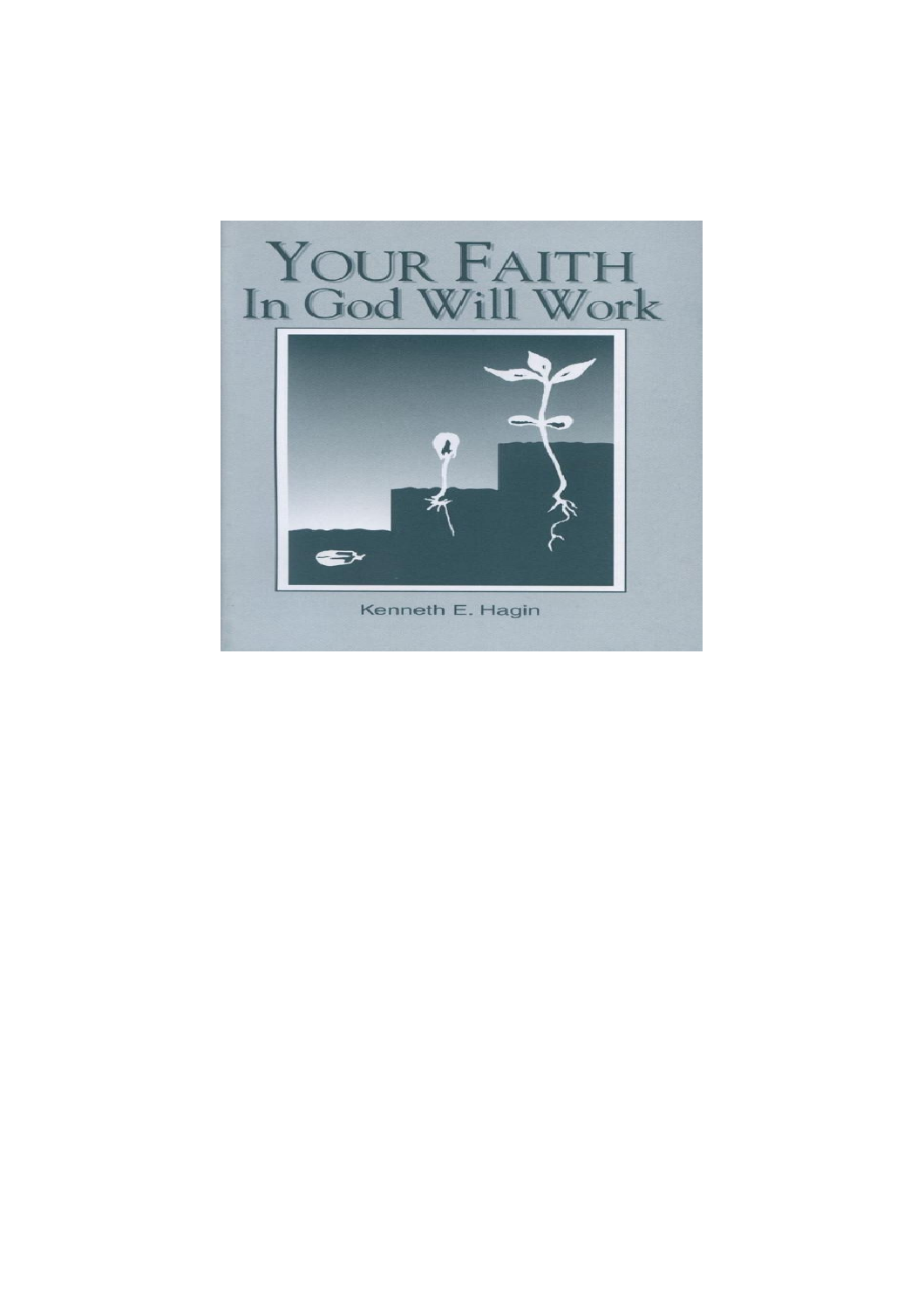# **Your Faith in God Will Work**

Kenneth E. Hagin

# **Contents**

- 1 Your Faith in God Will Work
- 2 God Has No Favorites
- 3 How You Can Overcome the Devil
- 4 You Are Righteous!
- 5 Who Are You?
- 6 The Name of Jesus and You

A Sinner's Prayer to Receive Jesus as Savior

#### **Chapter 1**

# **Your Faith in God Will Work**

*Through faith we understand that the worlds were framed by the word of God, so that things which are seen were not made of things which do appear.*

—Hebrews 11:3

When you know this verse, you know the "why" of faith.

The Bible says in Genesis 1:1, *"In the beginning God created...."*

How did He create? Our text says the worlds were created by the *Word* of God. He created them by the word of faith.

He said, "... *Let there b e . . . , "* and there *was!*

God had faith that His own words would come to pass.

We know from the Scripture that Jesus had faith in His own words too.

# **MARK 11:12-14; 20-22**

**12... when they were come from Bethany, he [Jesus] was hungry: 13And seeing a fig tree afar off having leaves, he came, if haply he might find anything thereon: and when he came to it, he found nothing but leaves; for the time of figs was not yet.**

**14And Jesus answered and said unto it, No man eat fruit**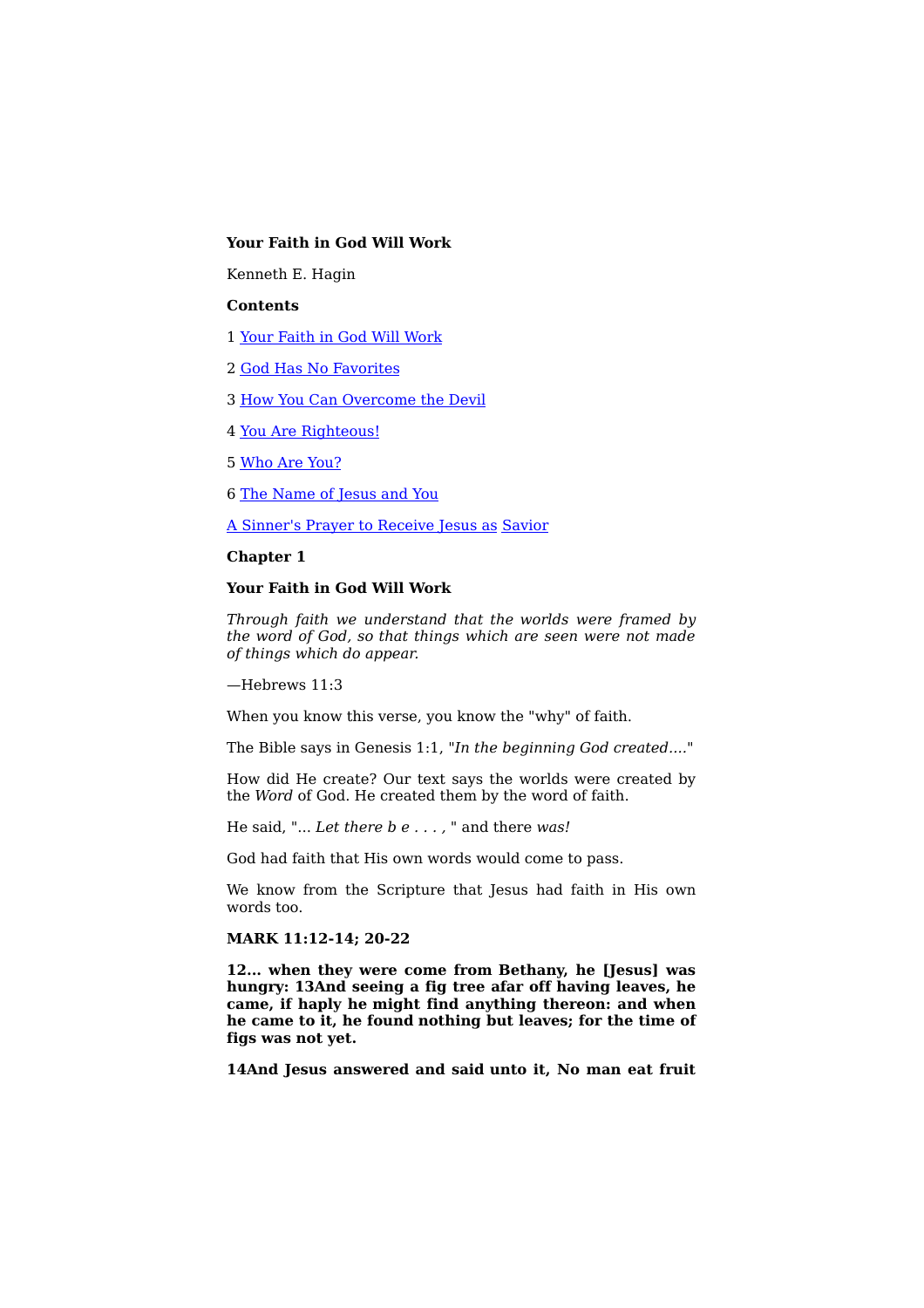**of thee hereafter for ever. And his disciples heard it....**

**20And in the morning, as they passed by, they saw the fig tree dried up from the roots.**

**21And Peter calling to remembrance saith unto him, Master, behold, the fig tree which thou cursedst is withered away.**

**22And Jesus answering saith unto them, Have faith in God.**

Notice Jesus said, *"... Have faith in God."* The literal meaning of that phrase is

"have the faith of God." Jesus used the fig tree to demonstrate that He had that God-kind of faith. Then He said to the disciples —and to us— *"You,* have that kind of faith."

He went on to say in the next verse *"For ...whosoever shall say ... and shall not doubt in his heart, but shall believe that those things which he saith shall come to pass; he shall have whatsoever he saith"* (Mark 11:23).

Jesus operated in the God-kind of faith.

He encouraged His disciples to exercise that kind of faith. And He said that "whosoever" could operate in it.

#### **MARK 11:23**

**23For verily I say unto you, That**

*WHOSOEVER* **shall SAY unto this mountain, Be thou removed, and be thou cast into the sea; and shall not doubt in his heart, but shall BELIEVE that those things which he SAITH shall come to pass; he shall have whatsoever he SAITH.**

Things that you say are words.

Notice two more things about verse 23: (1) He believes in his *heart*; (2) He believes that what he says will come to pass.

Another way to say it is like this: He believes that his own faith in God will work.

Did you ever stop to think about it?

Evidently God had faith in His own words because He spoke words of faith and they came to pass. Evidently Jesus had faith in His own words, because He spoke to the fig tree, and what He said came to pass.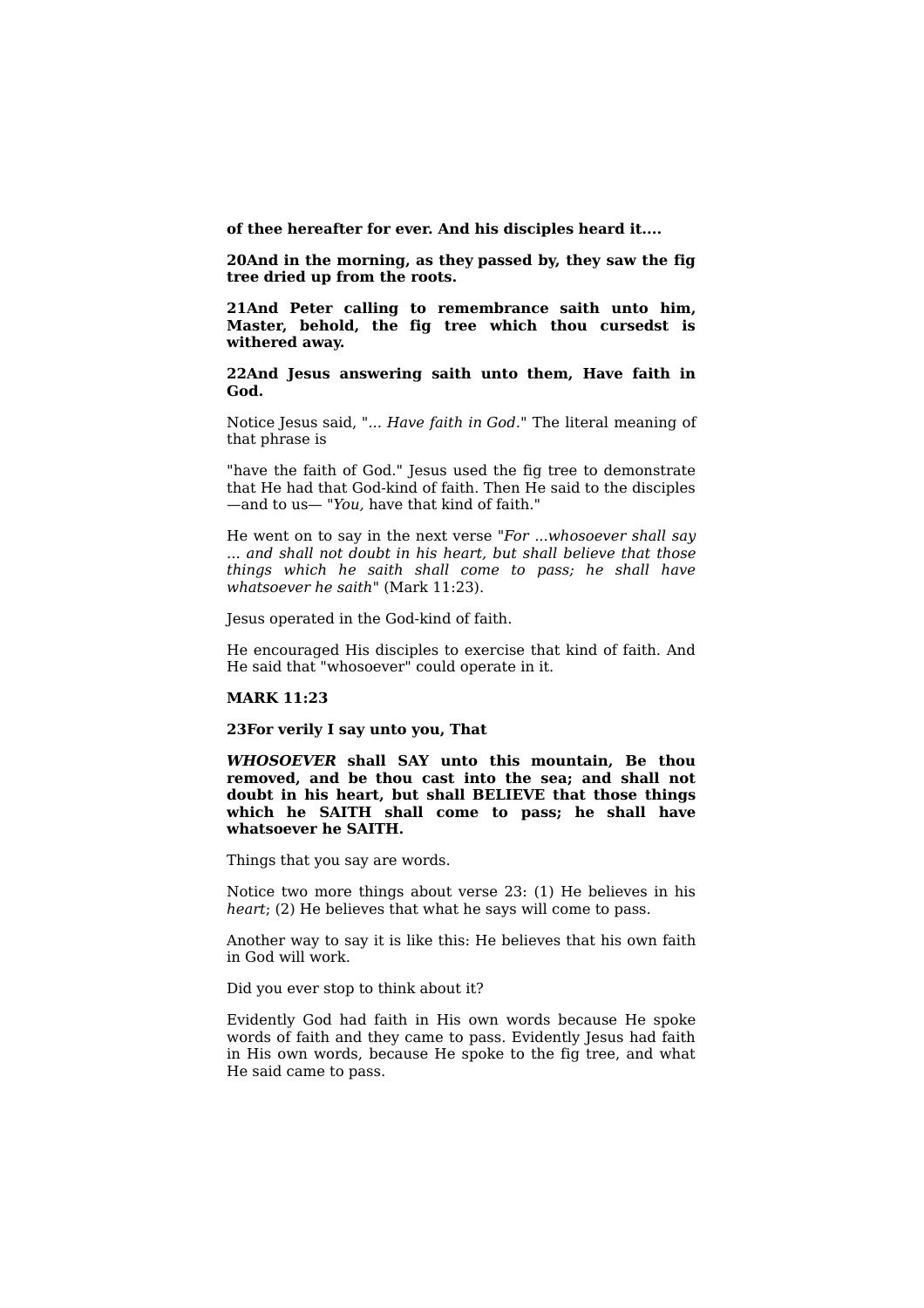And when we speak God's Word out of our mouths, we can have confidence that it will come to pass for us. In other words, our own faith in God will work.

#### **Chapter 2**

## **God Has No Favorites**

Why don't some people believe that their faith in God will work? I know from experience that a lot of people have faith in *my* faith and the faith of others. But they do not have confidence that their own faith in God will work. For some reason, they do not believe in themselves. They do not believe in what Christ has wrought for them. They do not believe who and what they are in Christ Jesus.

The reason for their unbelief is that they do not know what the Bible teaches about who they are in the Lord Jesus Christ. They need to find out.

They have a feeling they are not good enough.

They feel their faith is not strong enough.

They're acquainted with all of their own failings and weaknesses, and they readily accept every bit of condemnation they hear preached to them from the pulpit.

They are always willing to believe anything against themselves: their unworthiness, their unfitness, their weakness, their lack of faith, etc.

If we can get these people to let us pray and believe for them, we can get answers for them—temporarily. But Satan will rob them of the blessings God intended for them to have unless we teach them the facts of God's Word (not what we *think* about it; not how we've got it *figured out;* but what the Bible *actually says).*

A Bible fact that gave me faith was this: *God, my Heavenly Father, does not have any favorite children.* He loves every one of us with the same love.

Sometimes natural parents have a favorite child—we've seen that—but God doesn't have any favorites. Get that fact down in your spirit by saying out loud, "God has no favorites."

*Every person born into the family of God has the same redemption.* You are not any more saved than I am, and I am not any more saved than you are.

Somehow in people's faulty thinking they assume that another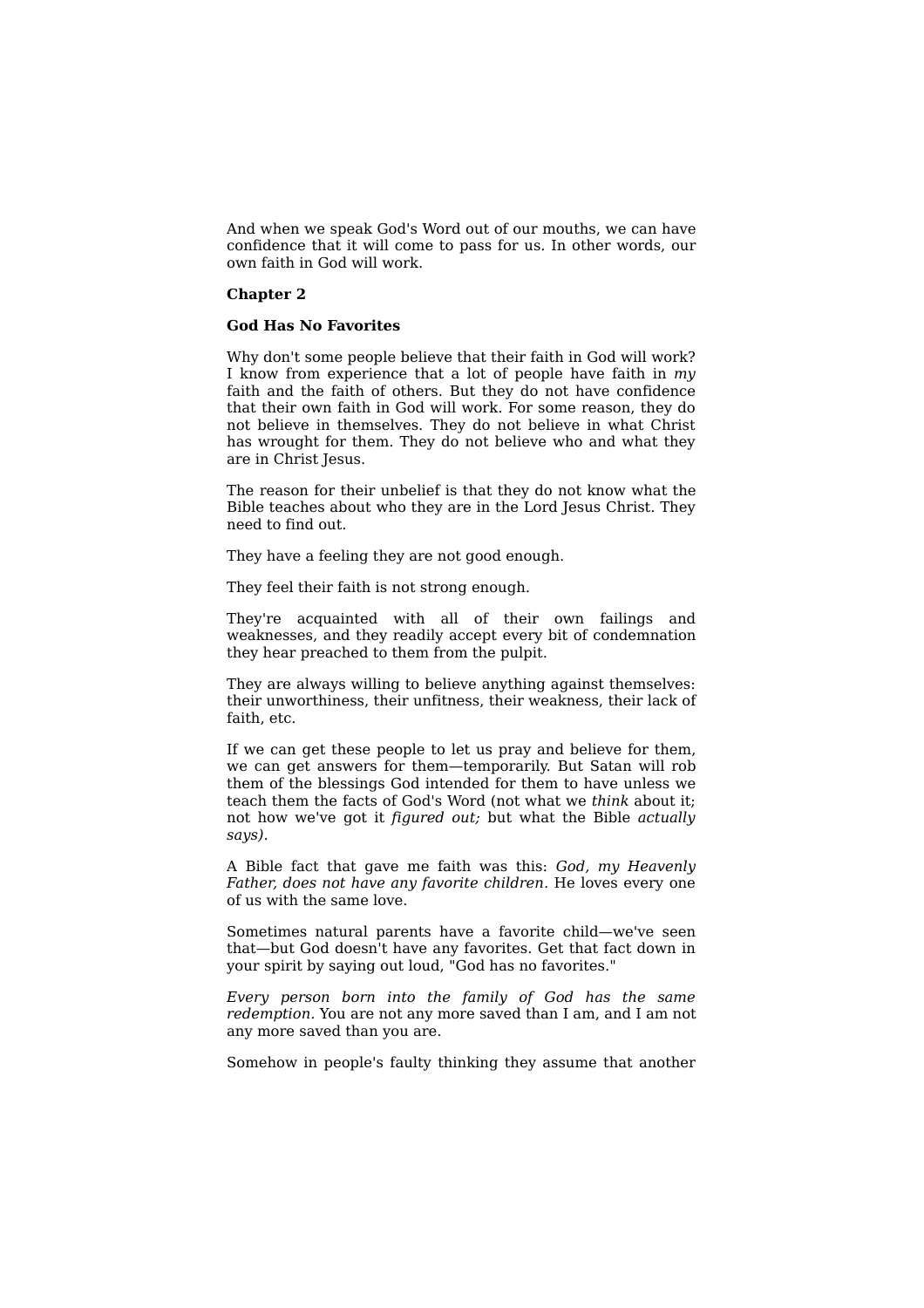Christian has more than they do. Yes, somebody else may have more light, and they're walking in that light, but everyone born into the family of God enjoys the same redemption.

The child of God has been redeemed out of the hand of the enemy. Every one of us has. *Satan was conquered for you personally.* Satan was conquered for me personally. (When I say it like that, it buoys up my faith.)

The believer can say, along with the Apostle Paul, *"...* [Jesus] *was delivered for our offences, and was raised again for our justification"* (Rom. 4:25). A translation I like better reads, "He was delivered up on account of our trespasses, and He was raised for our justification."

It's ours—mine and yours! It belongs to us, so I can make that personal. I can say He was delivered on account of *my* offenses, and He was raised for *my* justification.

Redemption belongs to every one of us.

Furthermore, I'm not any more justified than you are, and you're not any more justified than I am. (The same Greek word translated "justified" can also be translated "made righteous.") Jesus didn't die for my trespasses any more than He died for your trespasses. It's ours, glory to God!

# **COLOSSIANS 1:13,14**

## **13Who hath delivered us from the power of darkness, and hath translated us into the kingdom of his dear Son:**

# **14In whom we have redemption through his blood, even the forgiveness of sins.**

The Christian, then, can confidently say, "He delivered us," or to make it personal, "He delivered me."

The individual Christian can confidently say, "He delivered me out of the power (or authority) of darkness." The Greek word translated "power" here is translated

"authority" elsewhere in the King James New Testament. So we could say, "God delivered me out of the *authority* of darkness and has translated me into the Kingdom of his dear Son."

Friends, this does not belong to just a few. This absolute redemption is the personal property of *every* child of God, whether he knows it or not. (If he doesn't know it, he can't walk in the light of it—but it's still his.)

This redemption is personal. It is an absolute redemption from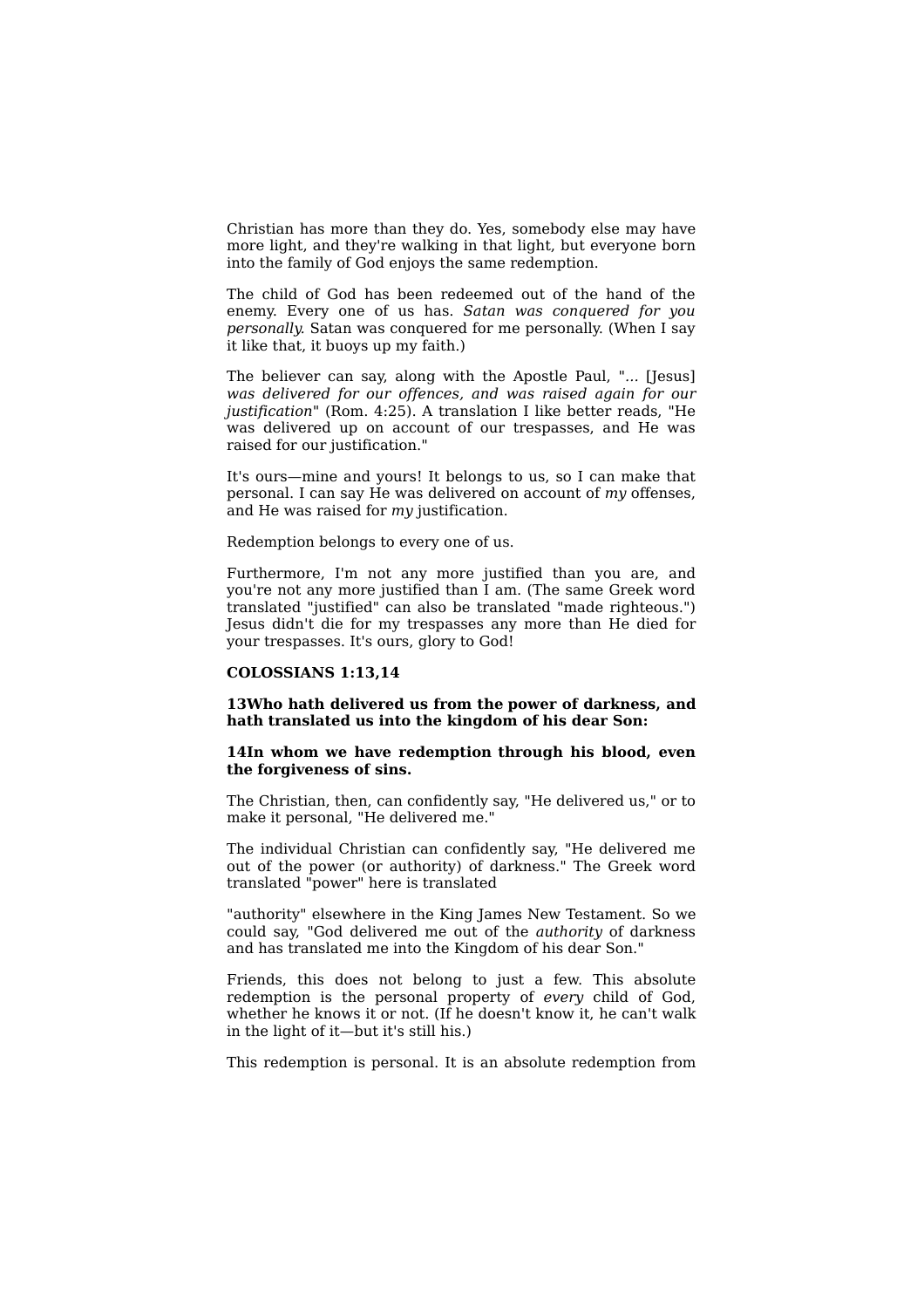the dominion of the devil.

Satan does not have dominion over us any longer.

Satan is not our Lord or our Master.

Jesus is.

Satan has no right to rule us with sin, sickness, or anything else that belongs to him.

This redemption belongs to every believer. It's my personal property and your personal property.

To increase your faith, repeat out loud:

"It is *my* personal property. It is *my* redemption. It belongs to *me."*

You see, Christ was our Substitute. He took our place. (That truth often falls on deaf ears because that's not the way we have been taught; nevertheless, we still need to grasp it.)

#### **Chapter 3**

# **How You Can Overcome the Devil**

*And having spoiled principalities and powers, he made a shew of them openly, triumphing over them in it.*

—Colossians 2:15

The Bible teaches us here that Jesus put Satan to nought and He triumphed over him. Another translation reads, "He stripped him." What did He strip Satan of?

His authority over man.

When Jesus put Satan to nought and stripped him of his authority, it was you in Christ who did that work. Christ acted in your stead—in your place. He did it for you.

## **1 JOHN 4:4**

# **4 Ye are of God, little children, and have overcome them: because greater is he that is in you, than he that is in the world.**

Who is the "them" we have overcome?

We find from reading the first three verses of First John chapter 4 that John was talking about the devil and all of his cohorts.

Notice he did not say we are *going* to overcome them; he said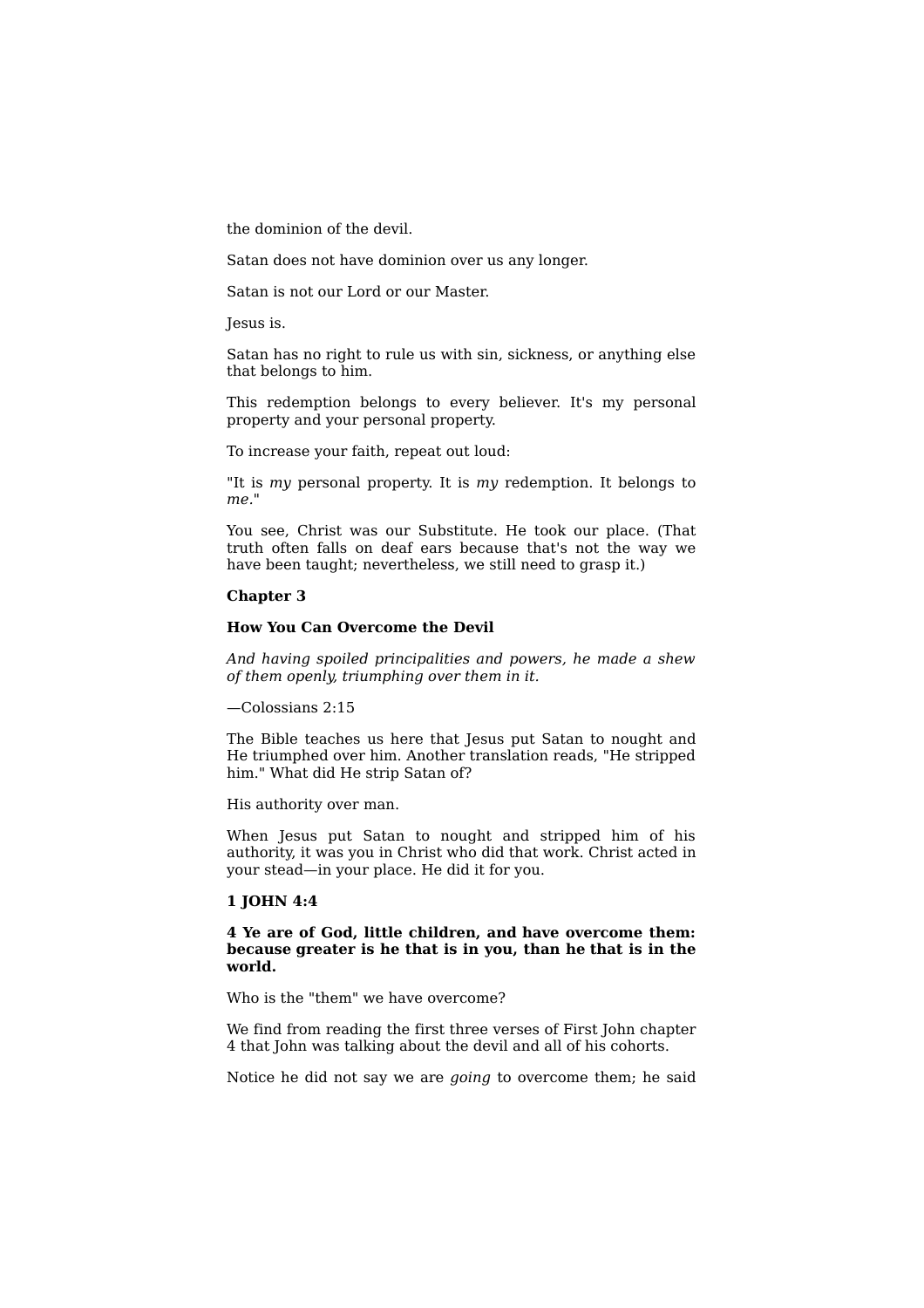we *have* overcome them. How could we have overcome these demons? Because what Christ did was marked to our credit. He did it as our Substitute. (He did it in my place, and God marked it to my credit as though I were the one who did it!)

Someone might argue, "If that's so...."

But if it isn't so, that scripture is a lie.

And if there is one lie in the Bible, then the whole Bible is a lie.

And if the whole Bible is a lie, then there is no God.

And if there is no God, then the Lord Jesus Christ is not Lord: He's not the Son of God; He's a fake.

And if Jesus is not Lord, then there is neither Heaven nor hell.

If all this were so, how dark and hopeless the grave, and what an empty bubble life is!

But friends, the Word of God *is* true.

Jesus *is* the Son of God. There *is* a Heaven to gain and a hell to shun. And that verse is not a lie; it's a fact: *"Ye are of God, little children, and have overcome them ..."* (1 John 4:4).

"Well," somebody will ask, "if we've overcome them, why are we having such a problem with them?"

Because we don't *know* we have overcome them. We don't know what the Bible says about it. When you know what the Bible says, you don't need somebody else to exercise his faith for you; when the devil comes around, you can just laugh at him.

I can understand the problems people have in this area, however. I can relate to people. I've stood where they are. At one 17

time I didn't know this either. I hadn't been taught. And I was afraid of the devil.

If the devil showed up anywhere, I ducked out of the way, trying to hide. I had heard preachers tell how *powerful* the devil is what all he was going to do—and I didn't want to meet him! If he stuck his head up anywhere, I darted out of the way and hid.

Why? Wasn't I saved? Yes, I was saved.

Wasn't I filled with the Holy Spirit?

Yes, I was filled with the Holy Spirit.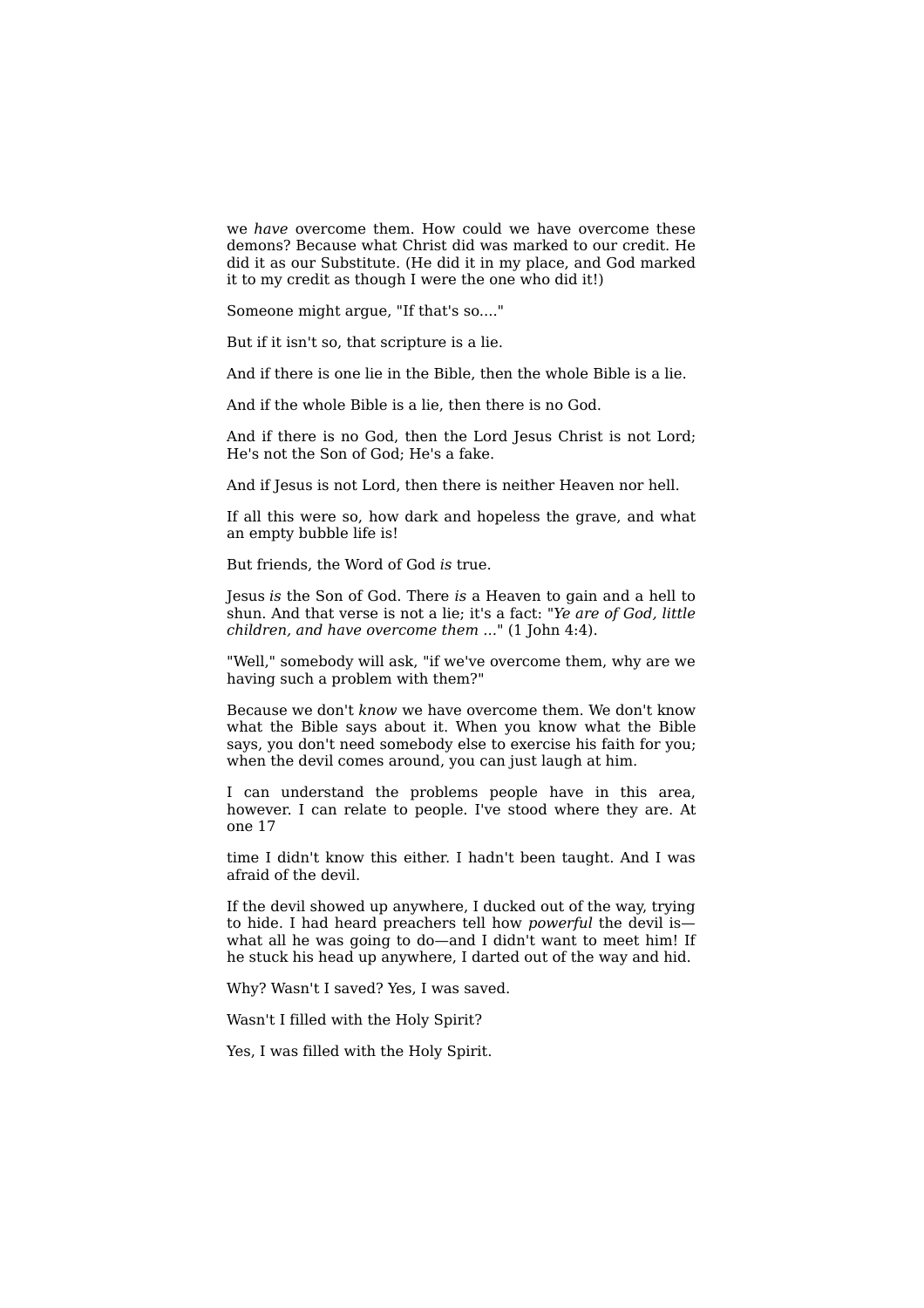I just didn't know the truth.

I'd nearly quake in my boots when the least little thing opposition or anything—would rise up.

But one day many, many years ago, I found out the truth from the Word of God.

When I found out the truth, instead of hoping the devil wouldn't show up, *I went out looking for him!*

I said, "Where is he? I want to meet him. I'm out looking for him. I'm going to laugh at him—that's what I'm going to do!

I've already defeated him in Jesus."

I was no longer afraid of the devil.

Instead of my darting down a back alley when I saw him coming, now *he* turned and ran when he saw *me* coming. He said, "Oh-oh. He's found out the truth, boys. He's found out the truth. We can't defeat or devour him anymore. He's learned it. He's found out."

If you just *think* you have learned the truth, he'll put you to the test to see if you really believe what you said you believe.

Now can you understand why John said, *"You have overcome them* ..."  $(1$  John 4:4)?

You *have* overcome them. Christ acted in your stead. He did it for *you.* You have overcome them because Jesus has overcome them (all these spirits).

Glory to God, you *have* overcome them.

You're not *going to* overcome them; you *have* overcome them.

No, we're not bragging about what you are in the flesh. (You don't amount to much in the flesh.) We're talking about who you are *in Christ.*

You can say, *"In Christ,* I conquered Satan. I stripped him of his authority. *And when Jesus arose from the dead, I arose with Him!"* The Bible says that in Ephesians 2.

#### **EPHESIANS 2:1-7**

**1 And you hath he quickened** [or made alive], **who were dead in trespasses and sins;**

**2 Wherein in time past ye walked according to the course of this world, according to the prince of the power of the**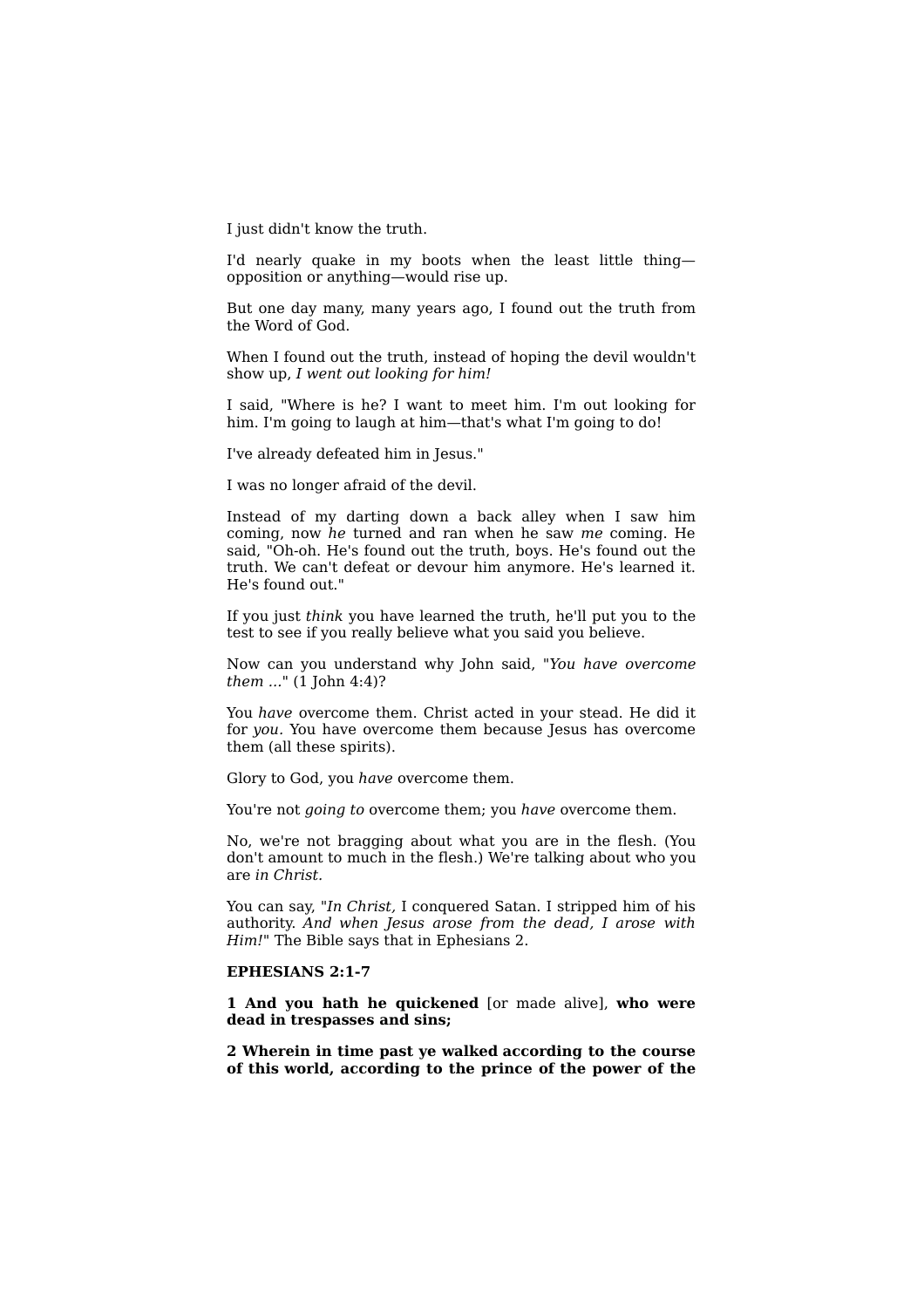**air, the spirit that now worketh in the children of disobedience:**

**3 Among whom also we all had our conversation** [conduct, or manner of life] **in times past in the lusts of our flesh, fulfilling the desires of the flesh and of the mind; and were by nature the children of wrath, even as others.**

**4 But God, who is rich in mercy, for his great love wherewith he loved us,**

**5 Even when we were dead in sins, hath quickened us together with Christ, (by grace ye are saved;) 6And hath raised us up together, and made us sit together in heavenly places in Christ Jesus: 7That in the ages to come he might shew the exceeding riches of his grace in his kindness toward us through Christ Jesus.**

In the mind of God, we were raised up with Christ. No wonder John said we have overcome the enemy. We can make this passage in Ephesians 2 personal, saying confidently, "But God, being rich in mercy with His great love wherewith He loved me, even when I was dead through my trespasses and sins, made me alive together with Christ. By grace have I been saved (or healed). And He raised me up with Him and made me to sit with Him in the heavenlies in Christ."

Just look at verse 7: He's going to put on a show in the ages to come!

I remember a little old Pentecostal woman years ago down in Texas, bless her heart. The neighbors always gave her trouble because she was a Pentecostal.

(They used to call Pentecostals tongue-talkers and Holy Rollers. Pentecostal people were despitefully used.)

One day this woman started to church all dressed up. She had her hat on—women just weren't dressed up in those days if they didn't have a hat on.

One of the neighbor ladies met her as she was walking down the sidewalk and said, "Well, where are you going now? I guess you're going to that church."

The Pentecostal lady had just been reading Ephesians 2 in the Bible, and she said, "No, I'm going to the *show."*

"Oh," she said. "I didn't know you people believed in going to shows." (Pentecostals were Holiness people. They believed in separation from the world.)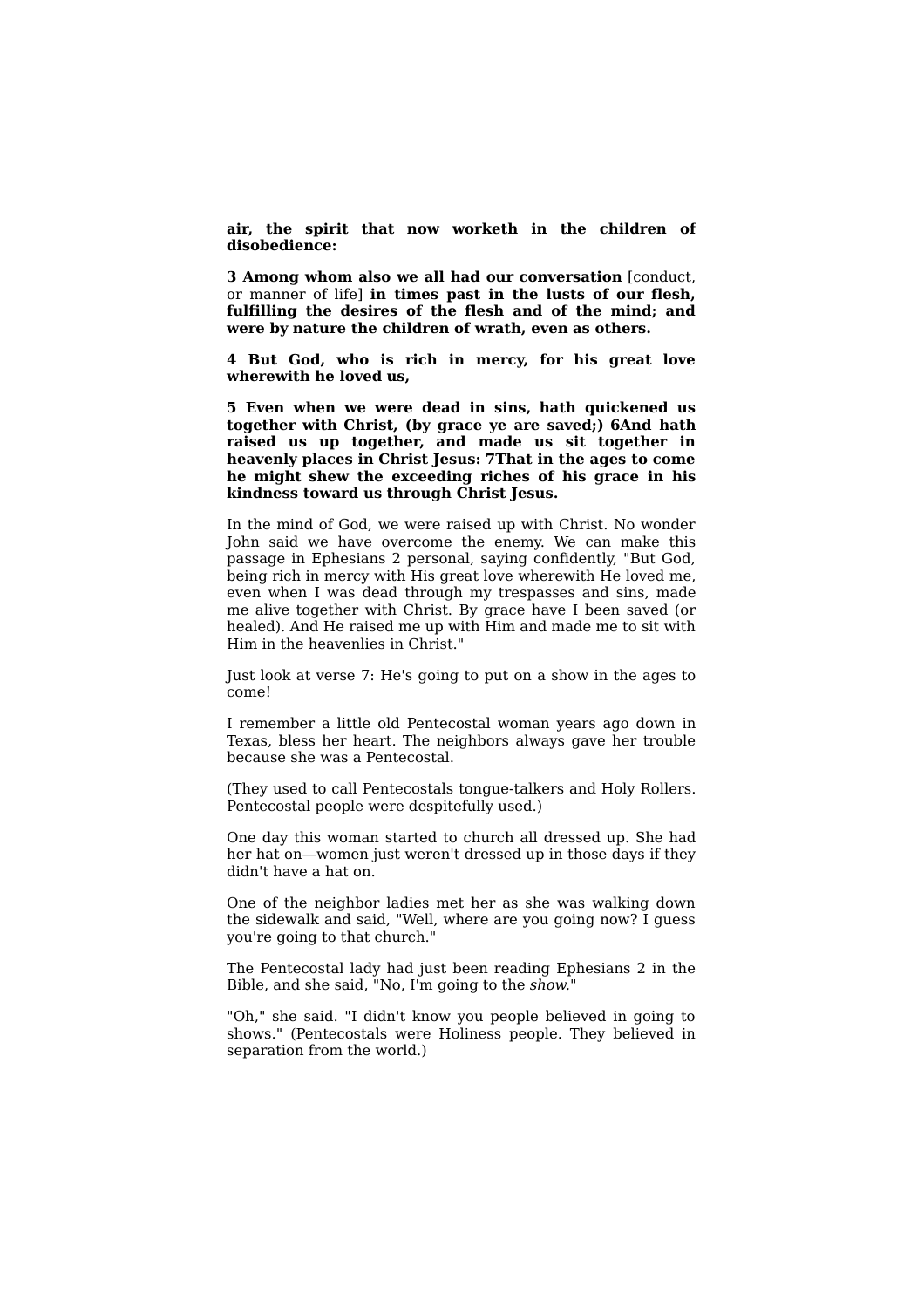"Oh, yes," she said, "we believe in going to the show. God's going to put on a show that's going to last through the ages!"

And that old woman was right, bless God. Looking again at verse 7: *"That in the ages to come he might SHEW the exceeding riches of his grace in his kindness toward us through Christ Jesus."*

He's going to put it on display all through the ages for the devil and his cohorts to see.

Dear friend, it is when you take your place and begin to assume your rights and privileges that God begins to respond to you.

You see, you have the same eternal life Jesus has. The Bible says, *"He that hath the Son hath life* . . . " ( 1 John 5:12). You have the Son, so you have the life.

That means you can say, "I have taken Jesus as my Savior. I have confessed Him as my Lord. God has given me eternal life-

His own nature. I am a new creature, created in Christ Jesus. I have God's ability to perform the good works that were prepared beforehand for me to walk in" (Eph. 2:10).

When you say that, you are just saying what the Scripture says. (I just paraphrased it for you.) You can say, "I have God's ability, because I have God's nature. I have dwelling in me the same great, mighty, wonderful Spirit that raised Jesus from the dead."

We can say, quoting First John 4:4, "Greater is He who is in me than he who is in the world."

These truths have never registered in our heart yet. They are Bible facts that will build faith in you and help you grow to where *you* can believe God on your own and not have to depend on someone else.

And when you get to the place where you know your faith in God will work, you will become dangerous to the devil! You will make hell afraid of you, and you will make Heaven glad.

Until you get to this place, even though you may be saved and filled with the Holy Spirit, the devil will have you at a disadvantage. He'll hold high carnival in your body and dominate your life.

Know the facts of God's Word—what belongs to you and who you are in Him.

## **Chapter 4**

**You Are Righteous!**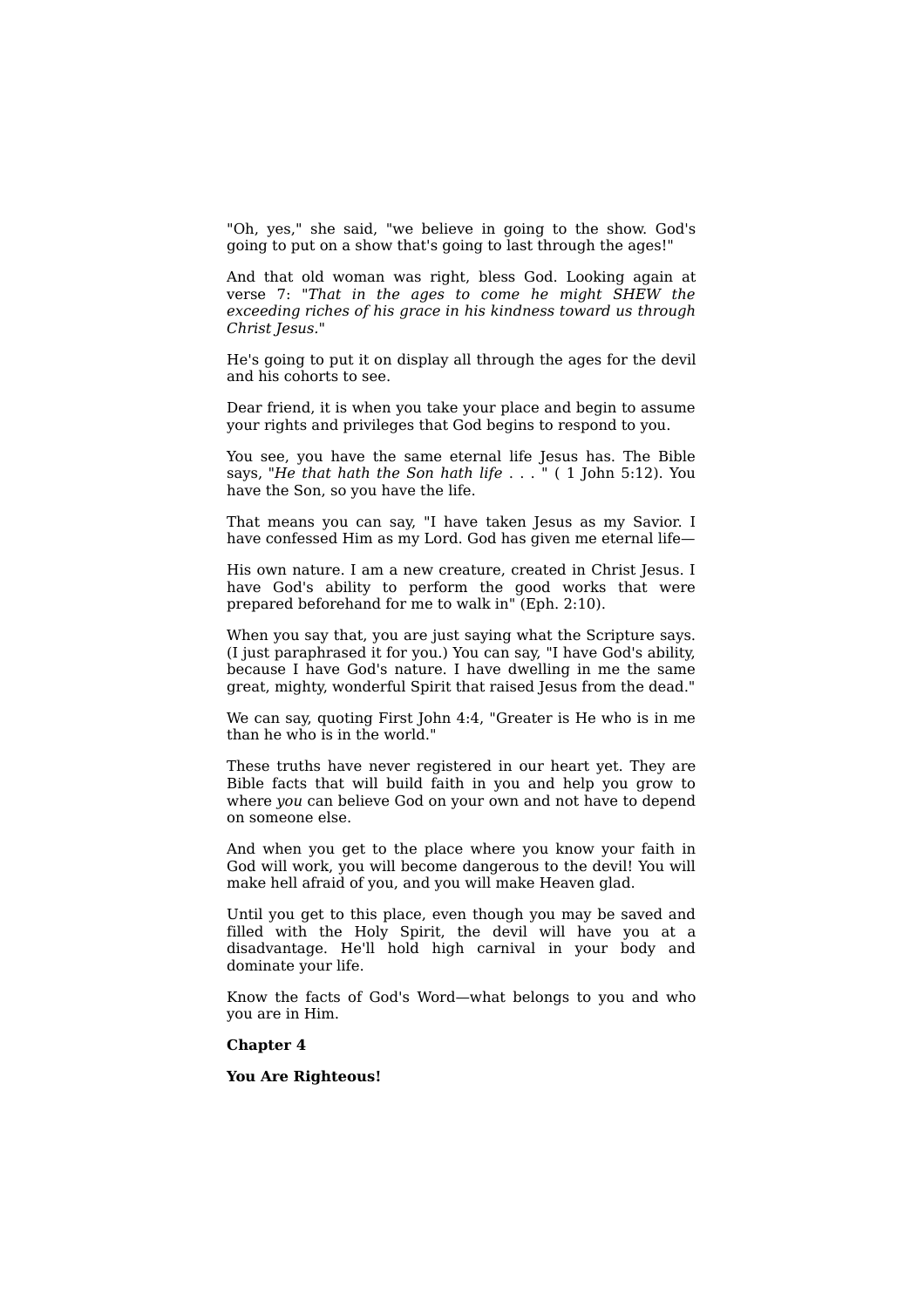*For he hath made him to be sin for us, who knew no sin; that we might be made the righteousness of God in him.*

#### —2 Corinthians 5:21

This wonderful scripture tells us we have the same righteousness as Jesus. To make it personal, we could paraphrase it to read, "God made Him (Jesus) to be sin on my behalf, that I might become the righteousness of God in Him." You could say, "I have become the righteousness of God in Him. There is, therefore, no condemnation unto me, because I am in Christ."

What does "righteousness" mean? First of all, it means right standing with God.

# *Nobody has any better standing with God than you do.*

Furthermore, you'll never have any *more* righteousness—you'll never have any *better* standing with God—than you have right now! When you get to Heaven, you'll not be any more righteous than you are in this world.

This subject has been misunderstood in the church world. The Bible plainly states that He who knew no sin was made to be sin for us. Nearly everybody believes that part of the verse. That's easy to believe; we've heard it for years. But that's only half of that verse. Can we rejoice over the last half as we can over the first?

You see, it's always easy to believe something about Jesus: something good, something He did, something in His favor.

But it's difficult for you to believe something good about yourself, because you have been programmed negatively. The whole world has been programmed negatively.

But if you do not get your mind renewed with these Bible facts —even though you are born again, filled with the Holy Spirit, and speak with tongues—you will remain a negative person and miss the blessings of God. You'll always be in a battle. You'll walk in defeat and failure.

When you know the Word of God, it will change you. When you come to know that you are made and have become the righteousness of God in Christ Jesus, you will walk out of the narrow place of theology into the boundless fullness of His grace.

So the first part of that verse is true:

*"For he hath made him to be sin for us, who knew no sin ..."* (2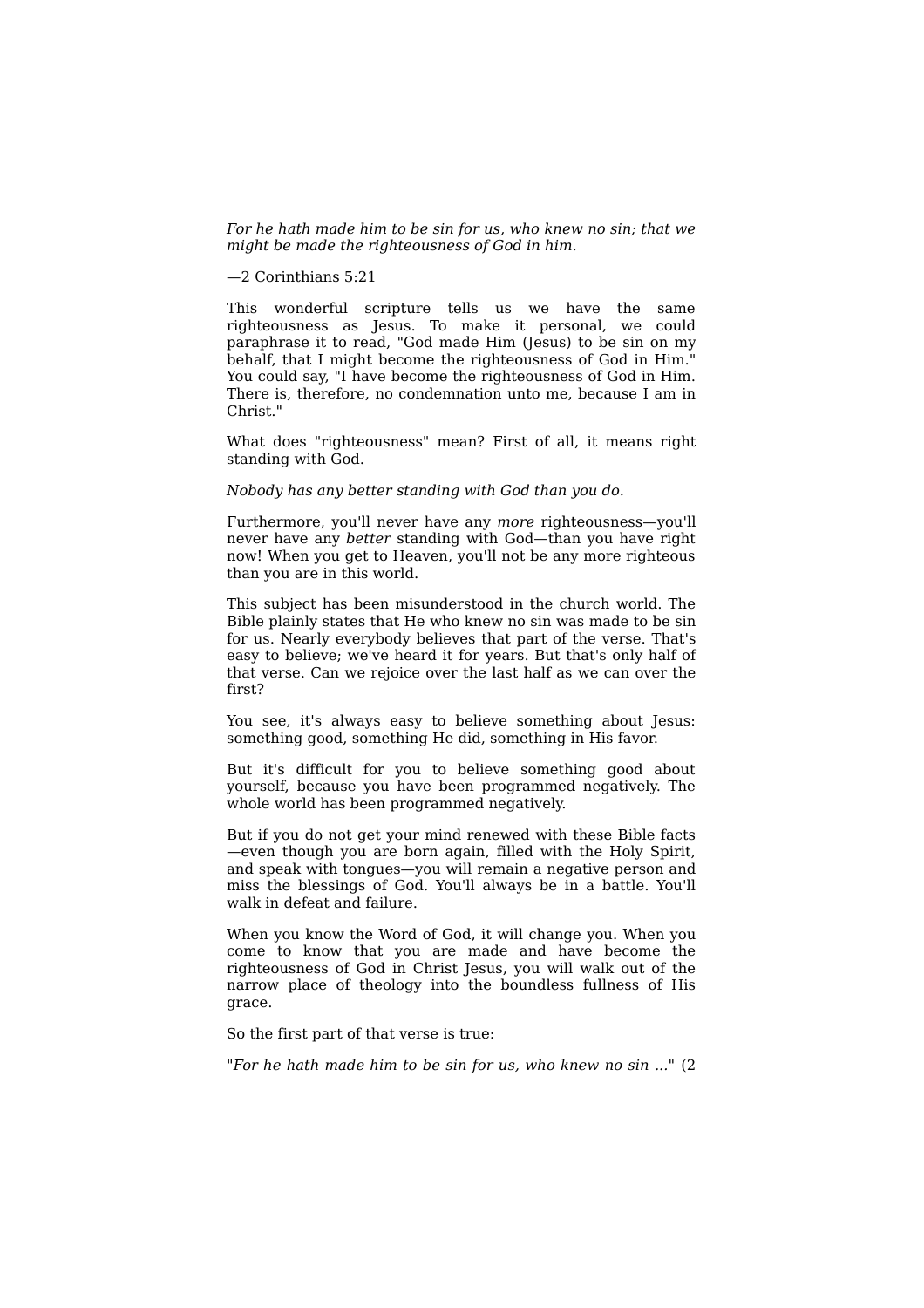Cor. 5:21). Why was He made to be sin for us? For what purpose?

Look at the last half of that verse: *"... that we might be made the righteousness of God in him."*

If you really understood that, you couldn't hold onto your chair! (The reason that doesn't register on our spirits is because the mind is the door to the heart or spirit, and our minds have been educated along other lines.)

*The righteousness of God—that's who we are!* I am the righteousness of God. I can't be any more righteous than that.

Righteousness means right standing with God. You can readily understand that our standing with God is in Christ. He is our standing. Therefore, we couldn't have any better or any worse standing, because Christ is the same yesterday, today, and forever.

You'll not have any better standing with God tomorrow than you do today.

You'll not have any better standing with God when you get to Heaven than you do right now.

Why? Because Jesus Christ is the same yesterday, today, and forever (Heb. 13:8).

#### How long? Forever! *Forever!*

Did you notice it said that He who knew no sin was made to be sin for us that we might be made the righteousness of God in Him? That's *in Christ.* He's my standing. I am in Him. God sees me in Him. You can't see me in Him, so you are acquainted sometimes with my physical shortcomings, mistakes, faults, and failures. I see them myself.

What I need to do is look at myself the way the Bible says God looks at me. And I look a whole lot better in Christ than I do out of Him. The Bible, in fact, tells me that I am robed in His righteousness— *His,* not mine.

Righteousness means more to us than right standing with God. That righteousness gives you and me the privilege of standing in God the Father's Presence as though we had never done anything wrong or committed a sin. That's the way God looks upon us.

Sometimes we look at our past and say, "Oh, I've missed it in so many ways. I'm ashamed of myself. I could have done better.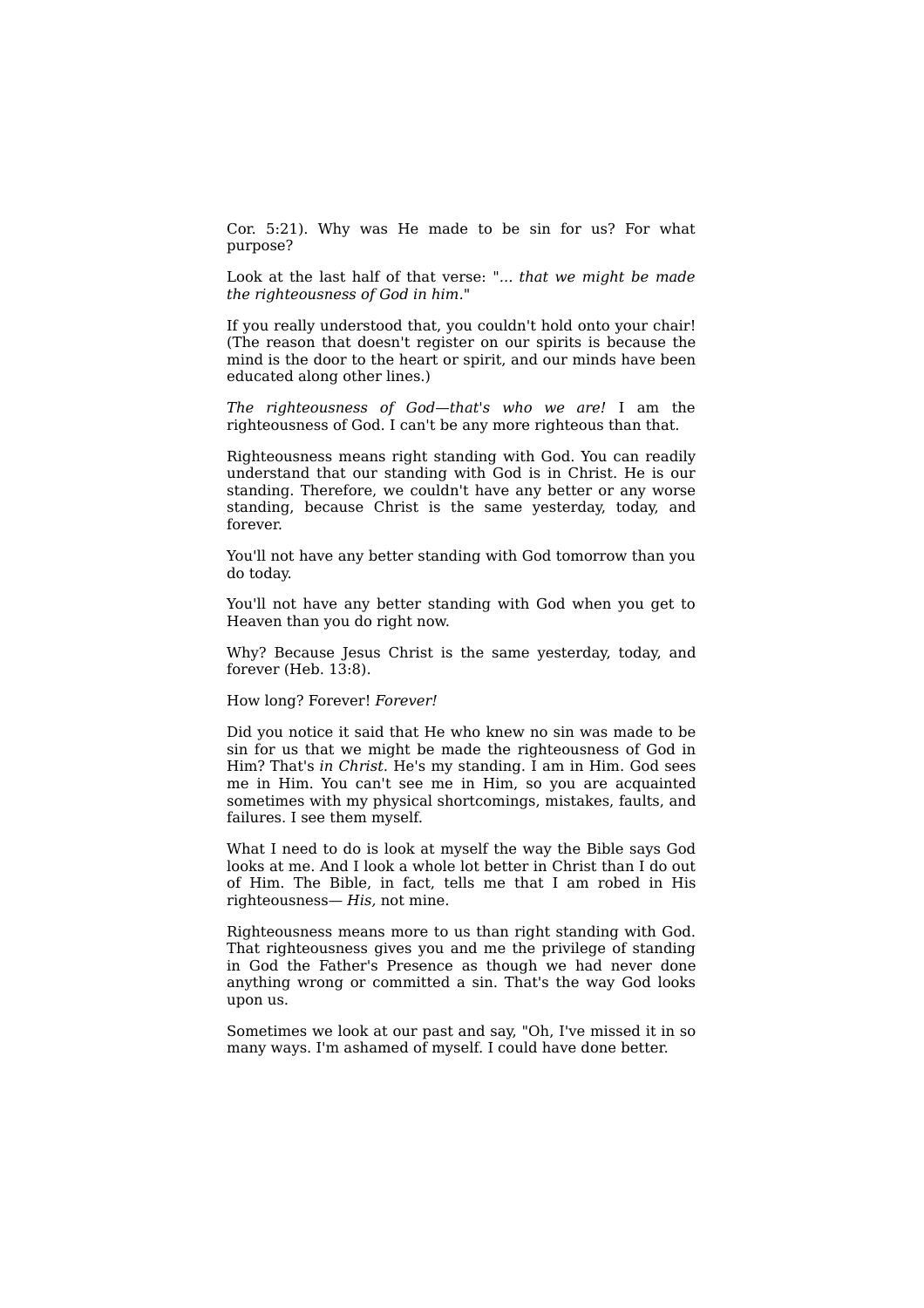Why didn't I do this, and why didn't I do that?" (We are looking at ourselves out of human eyes.)

How does God look on us? He looks on us as though we had never done anything wrong. Remember, He said, *"I, even I, am he that blotteth out thy transgressions for mine own sake, and will not remember thy sins"* (Isa. 43:25).

If He doesn't remember that you ever did anything wrong, why do you keep remembering it? As long as the devil can keep you thinking of your past failures and mistakes, he can hold you at a disadvantage and keep your faith from working. But if you will hold the Word of God up against the devil and laugh at him, you'll put him on the run every time.

So righteousness gives you the privilege of standing in God the Father's Presence as though you had never committed sin.

You see, you have His nature, because you are His very own child. He's your Father. Once you were born again, you got the nature of the Father in your spirit (because He is the Father of spirits). You were born again.

Learn to let His nature in your spirit dominate you. Oh, I know you've got a different nature in the flesh, but you are not supposed to let your body dominate you.

# **Chapter 5**

# **Who Are You?**

In the natural realm, our children partake of our nature. We hear people say, "He acts just like his daddy. He looks just like his daddy." Well, that's because he's got his daddy's nature in the flesh.

I can remember when Ken was in Bible college. He'd go out on weekends to preach, sometimes with a group of students and sometimes on his own. He did a lot of his preaching in East Texas. I had preached in virtually every Full Gospel church of any size there, and I also had pastored in that area.

People said to Ken, "You sound just like your daddy."

Well, he tried to change, but when he tried to be something he wasn't, he'd become self-conscious and lose the anointing. He tried to preach something else besides faith, yet faith was burning in him, because he'd heard it all his life.

He came to me and told me his problem.

I said, "Well, don't let that bother you.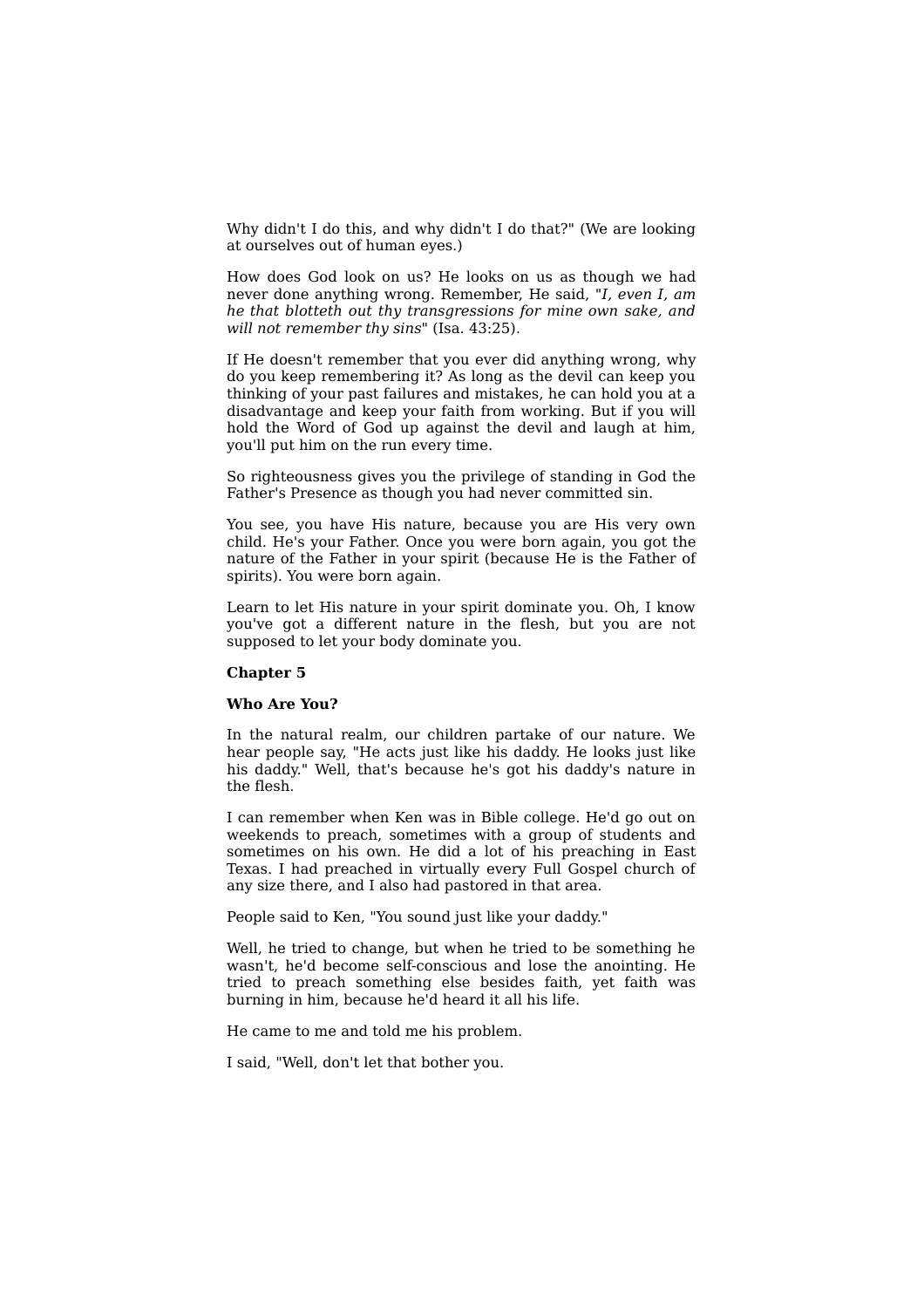Naturally you would sound like me. You are my son. I'd sure hate for you to look and sound like some other man! That would be quite embarrassing."

I said, "When they say, You sound just like your daddy,' you say, 'Bless God, he's my daddy. I ought to sound like him.'"

That released him. After our talk, he threw caution to the wind, went ahead and preached faith, and got back his anointing.

When our children, Ken and Pat, were small, it was very difficult when we had to reprimand or correct them, which parents have to do sometimes. Parents will understand *why* it was difficult: You see yourself in your children. (You single folks don't know what we are talking about.

You'll learn, though.)

Friends, spiritually speaking, you are born of God. You've got God's nature. The life of God is in your spirit. You are His child. He's your father. You can say, "He has declared me righteous. He has made me righteous. I am the righteousness of God in Christ<sup>"</sup>

Make this confession out loud: "I am the righteousness of God in Christ."

Shut your eyes and say it. Listen to your voice say it again and again.

I get quite amused at Christian people sometimes. Some don't know who they are.

You could understand that kind of a spirit in somebody who doesn't know Christ and is searching for reality. Naturally *they* don't know who they are or where they're going.

But for a Christian not to know who he or she is, is amusing!

I know who I am!

I'm a new creature in Christ Jesus.

I'm a child of God.

I'm an heir of God.

I'm a joint-heir with Jesus Christ.

I'm the righteousness of God.

Hallelujah!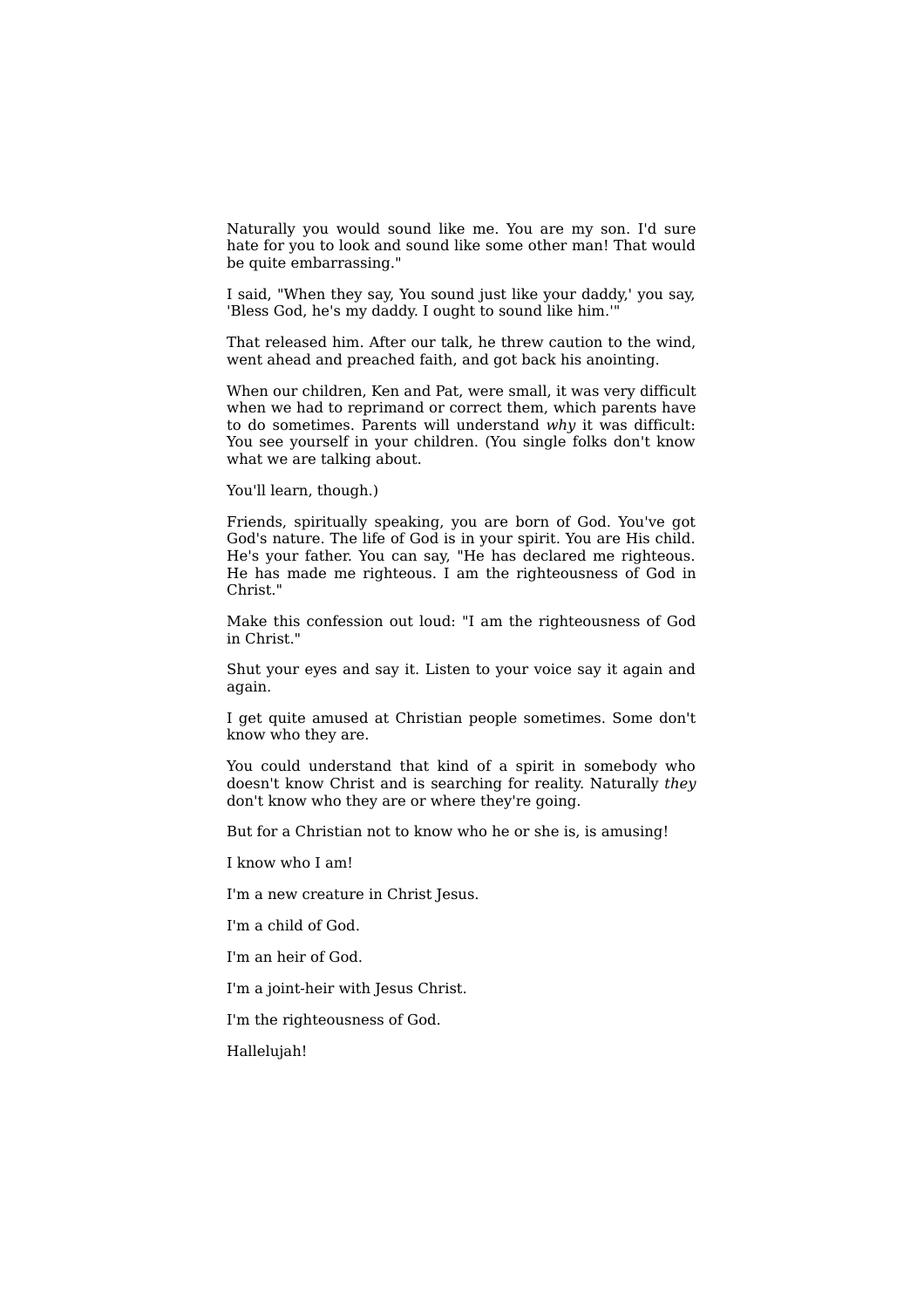# **Chapter 6**

#### **The Name of Jesus and You**

Here's another Bible fact: *The Name of Jesus belongs to every believer, every child of God.*

That Name doesn't belong to just a few any more than *Jesus* belongs to just a few.

We have a right to the Name of Jesus. No one has a better right to the use of the Name of Jesus than you!

I want you to say that out loud: "No one has a better right to the Name of Jesus than I do."

Believe it when you say it.

You see, all authority is in that Name.

You can say, "Jesus declares that whatever I ask in His Name, He will give it to me. So I take my place fearlessly. I lay my hands upon loved ones who are sick and say, 'In the Name of Jesus, disease leave this body.

And don't you ever touch this loved one again!" Praise God, you've got a right to do that. The Name of Jesus belongs to you.

Christ said, and you can say, too, *"... these signs shall follow them that believe; In my*

*[Jesus'] name shall they cast out devils ...*

*they shall lay hands on the sick, and they shall recover"* (Mark 16:17,18).

To whom is Jesus talking? He's talking to *believers*: These signs shall follow them that believe. I accept it at face value and I act upon it, because He said it to me and to you too.

To get this truth down into your spirit, repeat this confession out loud:

"He said it to me.

"The Name of Jesus belongs to me.

"In the Name of Jesus, I lay hands on the sick, and they shall recover.

"The Name of Jesus belongs to me personally.

"The Name of Jesus is the personal property of every believer.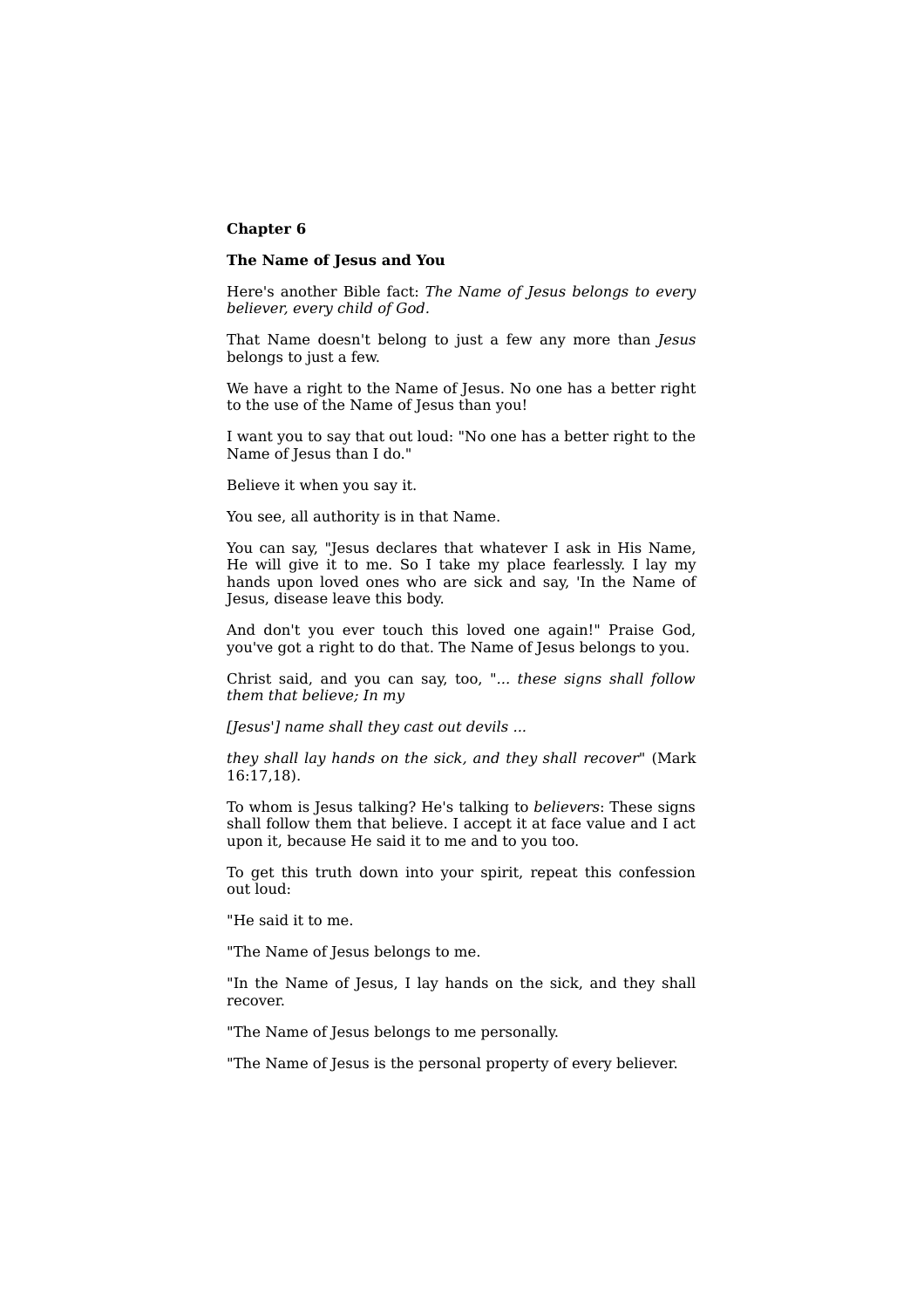"No one has a better right to use that Name than I do.

"The Name of Jesus belongs to me.

"All authority in Heaven and on earth is wrapped up in that Name.

"And that Name belongs to me."

At the close of our Prayer and Healing School service every afternoon, we used to sing, "Keep the Switch of Faith Turned On."

What does it mean, "Keep the switch of faith turned on"? The Bible says, "... *they shall lay hands on the sick, and they shall recover"* (Mark 16:18). Once hands are laid on you for healing, start believing—no matter what may *seem* to be: "The healing power of God is ministered to me. It's working in me, and I shall recover."

I was pastoring once in a Full Gospel church in East Texas, and one of the members was a man 40-some years old who had never walked one step in his life.

I laid hands on him, and I knew the power of God went into him. After praying for him, I went on laying hands on some others. Some of the men got him up, stood him up, turned him loose, and he fell in a heap on the floor. He didn't seem to be any better. That was Monday night.

They carried him into the service Tuesday night—and carried him out. But Wednesday night he came back walking!

The pastor asked him to testify. The platform had a little banister that would have blocked the congregation's view of his feet, so the pastor said, "Brother, get up here on the altar and walk across it (it was a high, wide altar), where everybody can see you."

He got up there and walked across as good as you or I could walk. The pastor had him walk down one aisle and up the other.

Then he had him testify.

His testimony was that although he couldn't walk and had never walked in his life, he knew the power of God had been ministered to him. He said, "I went to sleep saying, 'God's healing power is working in me. (That's what we mean by the phrase, "Keep the switch of faith turned on.") It was ministered to me tonight when hands were laid on me. It's working in me to heal me.'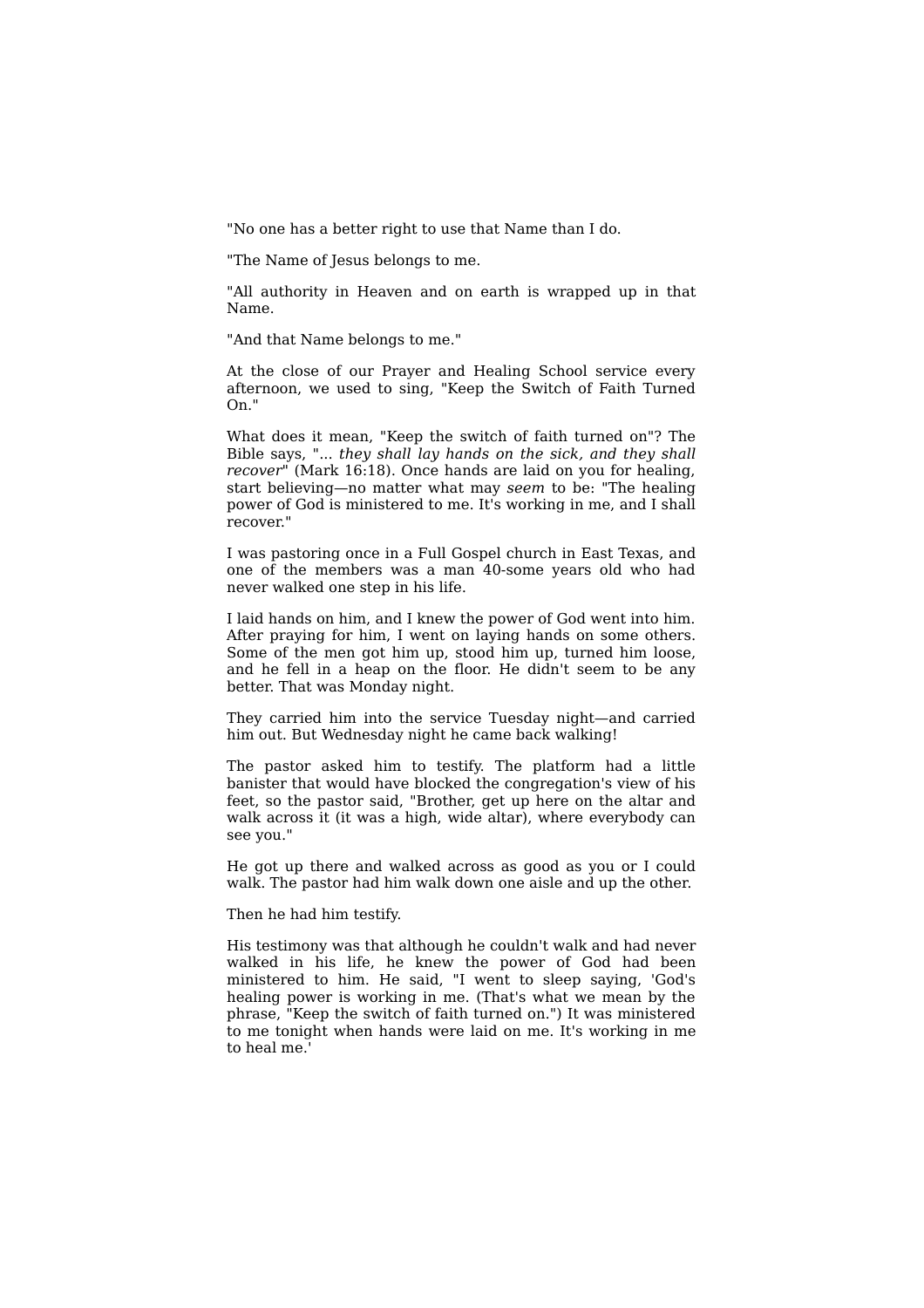"The first thing I said the next morning when I woke up, still bedfast, was, 'The healing power of God is working in me.' And I kept saying that."

And on Wednesday night he got up and walked. I saw him run up the high steps outside that old church. Just the day before he was a man who had never walked a step in his 40-some years, but that day he was running up the steps and into the church.

Glory to God!

What if he hadn't kept the switch of faith turned on? What if he had said, "Well, they laid hands on me, but it didn't work"?

That's not faith, is it? No, that's unbelief.

Keep the switch of faith turned on for the things you are believing God for.

Make this confession:

"My faith in God works! I don't have to depend on someone else to believe God for me. In Christ, I have overcome the devil. In Christ, I can stand in the Father's Presence as though I had never committed a sin.

With Christ, I am a joint-heir to all of Heaven's blessings and provisions. No one has a better right to use the Name of Jesus than I do. When I exercise my faith in God, according to His Word, I receive the results His Word promises. My faith in God works!"

## **A Sinner's Prayer to Receive Jesus as Savior**

Dear Heavenly Father ... I come to You in the Name of Jesus.

Your Word says, "... *him that cometh to me I will in no wise cast out"* (John 6:37), so I know You won't cast me out, but You take me in and I thank You for it.

You said in Your Word, *"Whosoever shall call upon the name of the Lord shall be saved"* (Rom. 10:13). I am calling on Your Name, so I know You have saved me now.

You also said *"if thou shalt confess with thy mouth the Lord Jesus, and shalt believe in thine heart that God hath raised him from the dead, thou shalt be saved. For with the heart man believeth unto righteousness; and with the mouth confession is made unto salvation"* (Rom. 10:9,10). I believe in my heart Jesus Christ is the Son of God. I believe that He was raised from the dead for my justification, and I confess Him now as my Lord.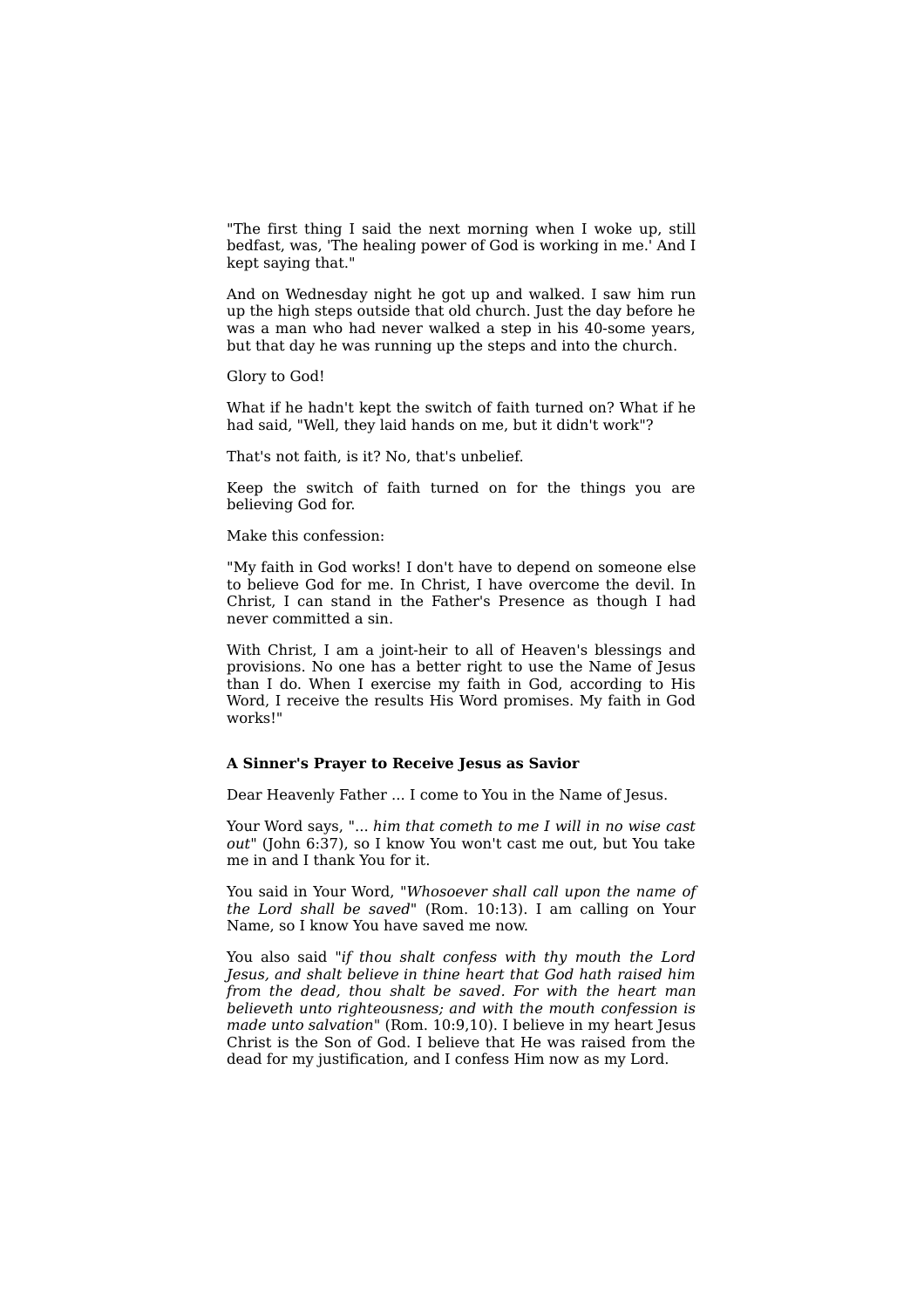Because Your Word says, "... *with the heart man believeth unto righteousness* . . . " and I do believe with my heart, I have now become the righteousness of God in Christ (2 Cor. 5:21) ... And I am saved!

Thank You, Lord!

 $\begin{minipage}[c]{0.9\linewidth} \emph{Signal} \end{minipage} \vspace{0.05in} \begin{minipage}[c]{0.9\linewidth} \emph{Signal} \end{minipage} \vspace{0.05in} \begin{minipage}[c]{0.9\linewidth} \emph{Signal} \end{minipage} \vspace{0.05in} \begin{minipage}[c]{0.9\linewidth} \emph{Signal} \end{minipage} \vspace{0.05in} \begin{minipage}[c]{0.9\linewidth} \emph{Signal} \end{minipage} \vspace{0.05in} \begin{minipage}[c]{0.9\linewidth} \emph{Signal} \end{minipage} \v$ 

Date  $\_\_$